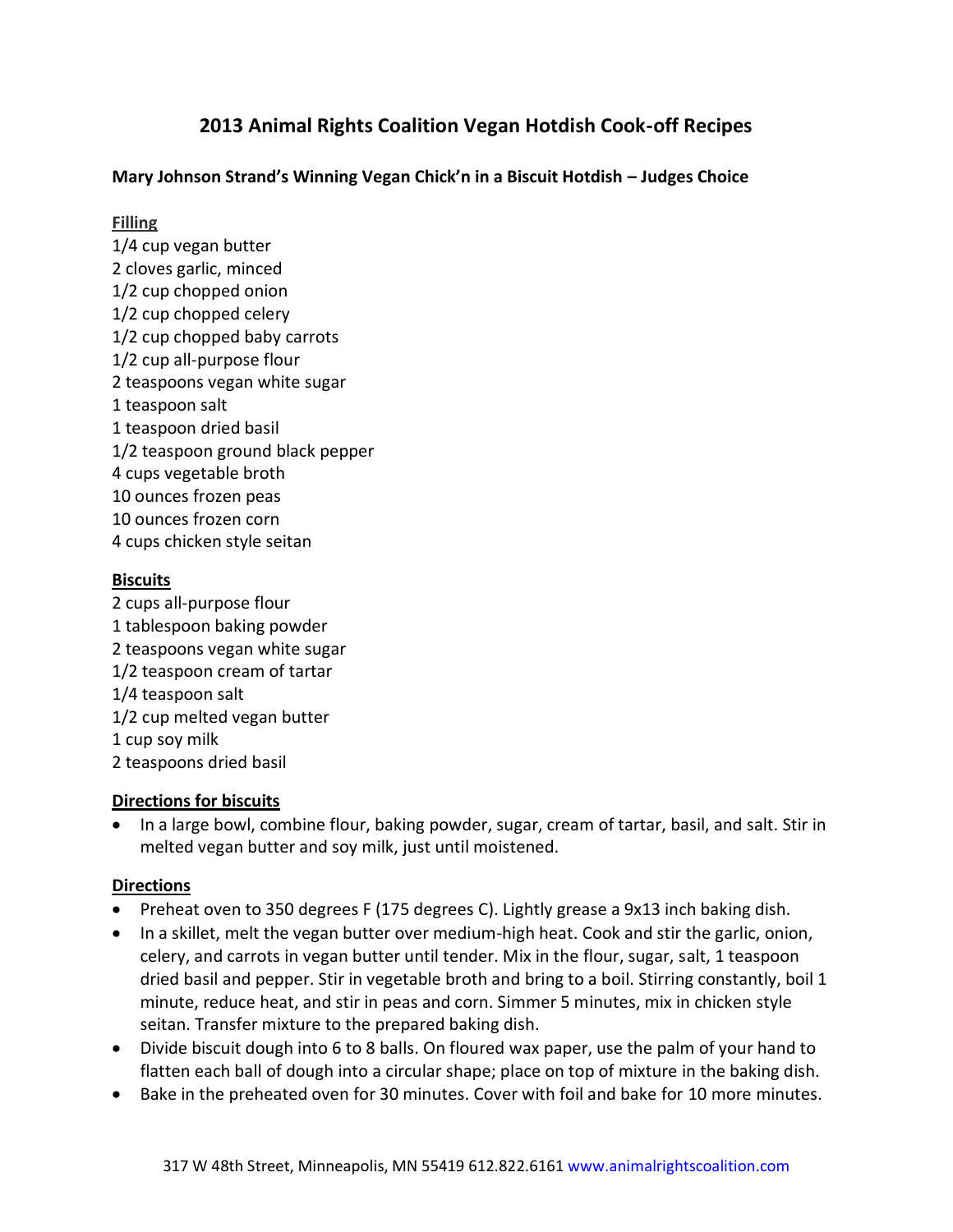# **Troy Wuollet's Winning Pizza Hotdish – Audience Choice**

Makes enough for a completely filled 2 quart glass casserole

3 tablespoons fresh basil 1 tablespoon fresh oregano 1 teaspoon garlic salt 3 cups (1 package) Beyond Meat Beef-free Crumbles 15 ounces (1.5 blocks) Follow Your Heart "Mozzarella" 2.1 ounce (1/2 package) Yves Meatless Pepperoni 15 ounces tomato sauce 2 cups dry elbow macaroni 1/2 large onion

- Boil and drain macaroni.
- Dice the onion and pepperoni, adding and mixing it with the tomato sauce, beef-free crumbles, oregano, garlic salt, and basil. Shred the cheese, mix in 2/3 of it, while placing the other 1/3 on top after all other ingredients are mixed in.
- Cover and bake at 350 degrees F for about 45 minutes (to get the top layer to melt the best, you can take off the cover for the last 15-20 minutes, and broil it for an additional 5-10 minutes towards the end).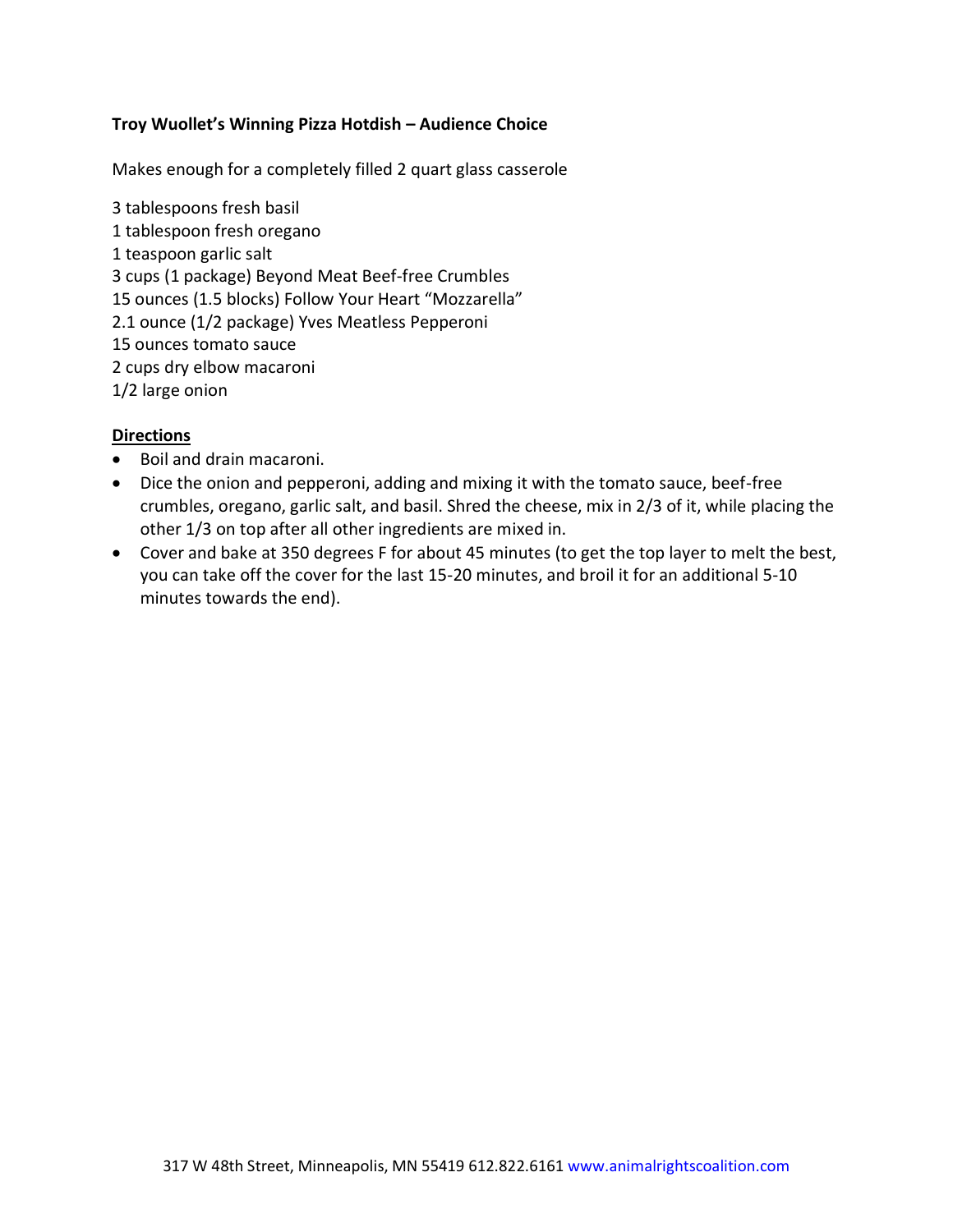# **Teresa Goodall Barrett's Sunflower Fiesta Tortilla Hotdish**

For 2 quart casserole or 8x8x2 inch pan. 6-8 servings.

Preheat oven to 350 degrees.

12 - 6 inch corn tortillas, 1 tablespoon sunflower oil 2 cups Las Palmas enchilada sauce (buy at a mercado) 1 can refried beans

#### **Sunflower pesto**

2 cups packed parsley 1 cup drained pimento stuffed green salad olives 1 cup salted and roasted sunflower nuts 4 tablespoons sunflower oil

#### **Filling**

- 1 tablespoon sunflower oil
- 1 large onion chopped
- 8 cups packed chopped raw spinach
- 1 can black beans, drained
- 2 cups cooked brown rice and/or kamut
- 1 tablespoon virgin coconut oil, optional
- 2 teaspoons cumin
- 1/4 teaspoon salt or to taste

## **Directions**

- Mix pesto ingredients in a food processor and set aside.
- Heat and brush a skillet and 4 of the tortillas with oil. Individually toast each of these 4 tortillas in the skillet, one at a time. Set aside.
- Using above skillet, sauté onion in oil until tender. Add spinach, cover, and cook until spinach is wilted. Add in black beans, rice, cumin, and salt, stirring to mix. At this point you may add a tablespoon of extra virgin coconut oil to add a coconutty flavor. When mixed, turn off heat.

#### **Assembly**

Pour one cup enchilada sauce into casserole. Spread 2 tablespoons of refried beans on 4 (untoasted) tortillas. Spread and overlap these tortillas in bottom of pan onto the enchilada sauce. Spread tortillas with one cup of the filling mixture. Dot with 1/4 cup of the pesto. Sprinkle with 1/4 cup enchilada sauce. Repeat starting with 4 more (untoasted) tortillas.

Using kitchen shears, cut remaining toasted corn tortillas into strips. Sprinkle strips evenly over top of hotdish. Bake in 350 degree oven for 1/2 hour. Let sit for 10 minutes, cut, and serve.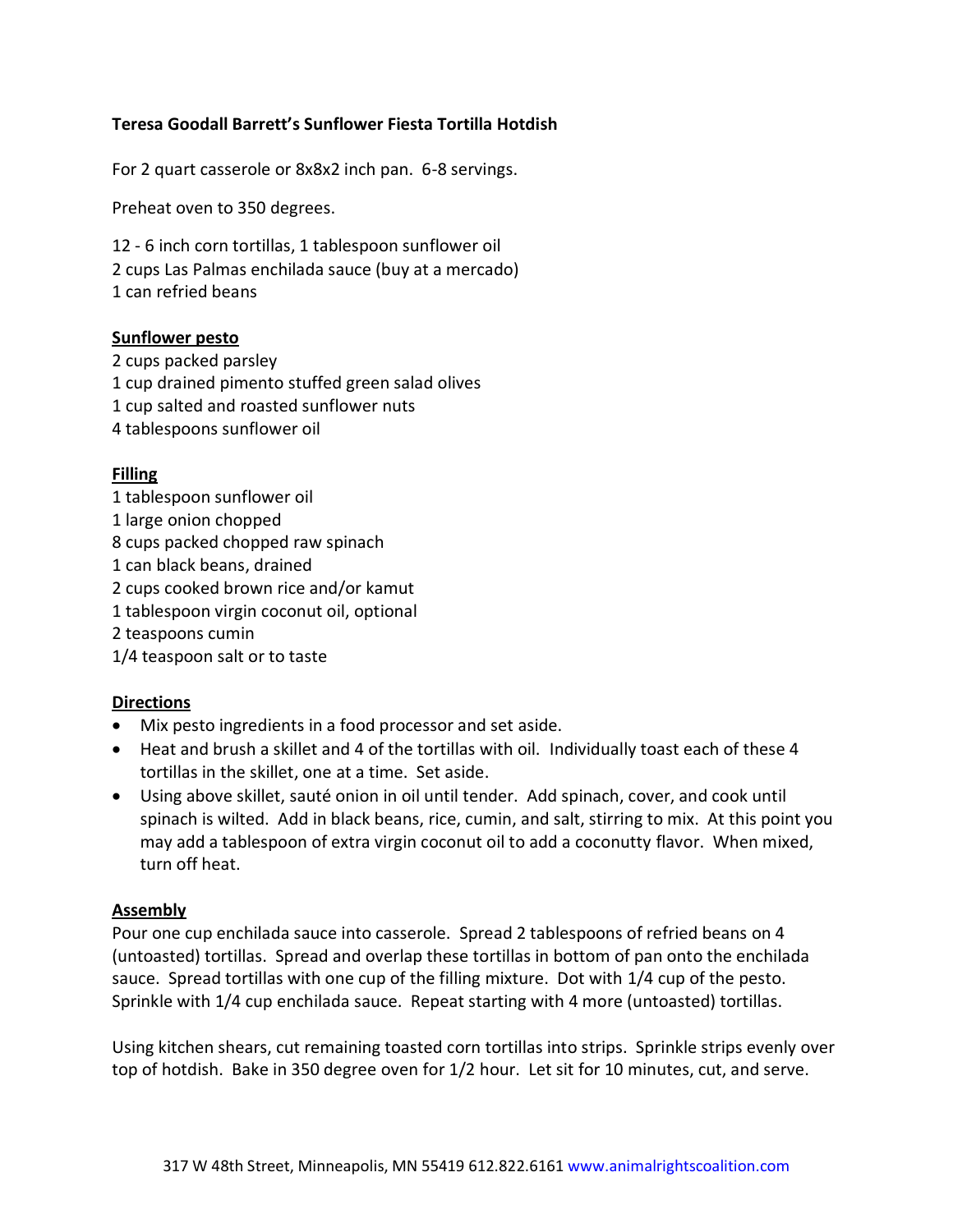# **Laura Ford's Better Than BBQ Hotdish**

It's breakfast and dinner in 1 dish. I love hot hash browns that are nice and crunchy on the outside with that center that is super soft on the weekend to start my day. Adding some BBQ vegan ribs to the mix just makes it better, because who doesn't love a vegan BBQ? The kale on top is an added flash of color and nod to my Irish heritage. Your taste buds will plead for more even after the last bite of this coma inducing dish.

Salt and pepper to taste

Hash brown potatoes in a medium dice (1 1/1 cups) Earth Balance spread for the bottom of the dish 1/2 cup vegan Parmesan cheese 3 ounces mushrooms 1/2 box extra firm organic tofu, crumbled 1/2 bottle Annie's Natural Organic BBQ Sauce 1 cup leftover quinoa )pre-prepared in vegetable stock) 1/4 large onion 1/2 can kidney beans 1/2 bunch kale without the stems

- Preheat oven to 400 degrees and oil the baking dish well with the Earth Balance.
- Layer hash browns in a pan. Place in oven for 30 minutes until nice and crisp with the onion and mushrooms. The mushrooms should be sliced in a small dice.
- Sprinkle some vegan cheese on top after the 30 minutes. The potatoes should be dark along with the mushrooms. Season to taste with salt and pepper. Don't be stingy with the cheese. Place a layer of BBQ sauce on top of the cheese. Mix 1/4 cup BBQ sauce with the tofu and quinoa and put in the pan next. Then layer the kidney beans and kale in.
- Cover with foil and put in the oven for 45 minutes to an hour. For the last 15 minutes take the foil off the dish. Enjoy!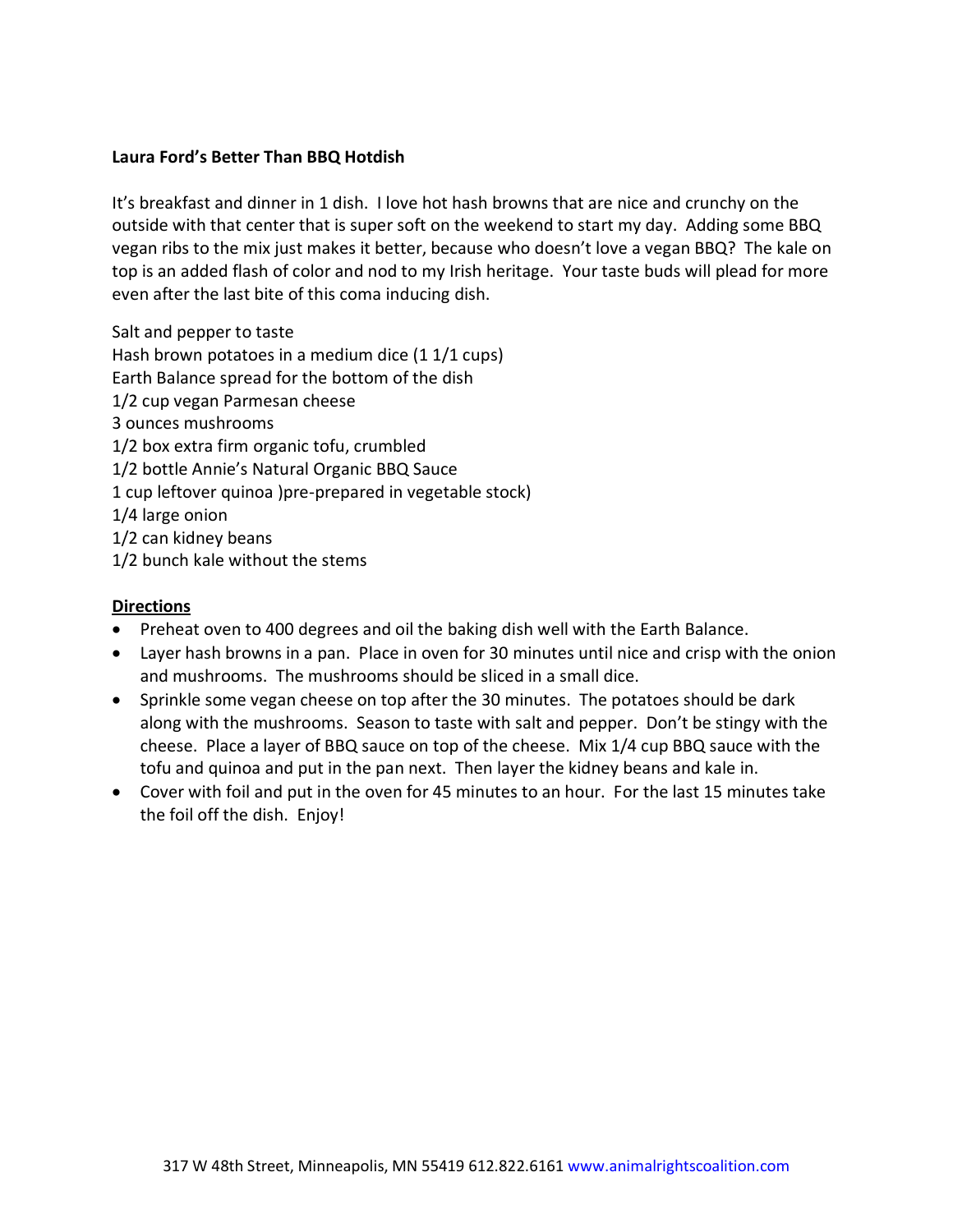## **Delicia Mattox's Spicy Taco Hotdish**

3 tablespoons vegetable oil 1 whole green bell pepper 1 small yellow onion 2 cans refried beans 1 package of Boca ground crumbles 2 packages Ortega taco seasoning 1 package Tofutti Better Than Sour Cream 1 - 4 ounce can mushrooms 1 can Great Northern beans 3 cans diced tomatoes 1/2 cup hot taco sauce Spanish rice with jalapenos Daiya Cheddar and Daiya Pepper Jack vegan cheese

- Put 3 tablespoons vegetable oil in large pan to cook 1 whole green bell pepper and 1 small yellow onion.
- Add 2 1/2 cups water, 2 cans refried beans, 1 package of Boca ground crumbles, and 2 packages Ortega taco seasoning. Cook 10 minutes.
- Blend 1 package Tofutti Better Than Sour Cream, one 4 ounce can mushrooms, and 1 can Great Northern beans.
- Mix 3 cans of diced tomatoes, 1/2 cup hot taco sauce, and Spanish rice with jalapenos. Layer bean / Boca crumbles mix with corn tortillas, rice mix, and Tofutti mix. Repeat 2-3 times.
- Bake for 1 hour at 350 degrees.
- Top with Daiya Cheddar and Daiya Pepper Jack vegan cheese halfway through baking.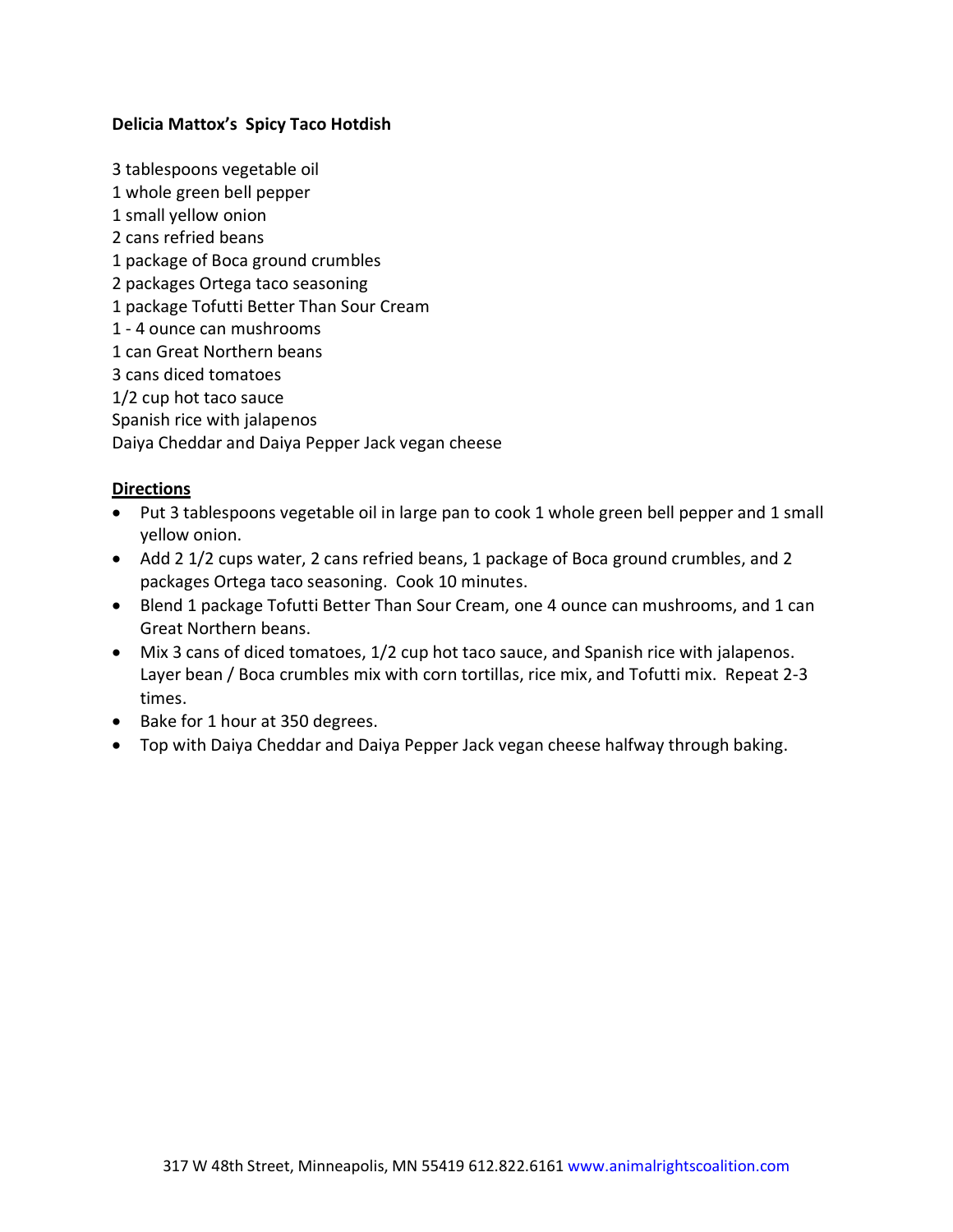## **Christina Robert's Indian Curried Vegetables over Rice with Tofu**

Oil

Indian spices (cumin, coriander, chili powder, turmeric, curry paste, mustard seed) Dash of soy sauce Pre-cooked rice with lentils and assorted beans Frozen spinach Frozen zucchini 16 ounces canned tomatoes, drained Onion Garlic Onion/garlic paste Garbanzo beans 1 can coconut milk

- Prepare rice and beans.
- Cube and fry one package of tofu in oil with the spices listed above and a dash of soy sauce.
- Saute' onion and garlic in oil and 1 tablespoon of onion/garlic paste with 1 teaspoon each of the Indian spices.
- Add one bag frozen spinach.
- Add one cup frozen zucchini.
- Add one 16 ounce can of tomatoes, drained.
- Add 1 teaspoon of each of the spices listed above.
- Add 1 can garbanzo beans.
- Add 1 can coconut milk and simmer.
- Layer rice and beans, additional garbanzo beans, and stewed ingredients, and top with fried tofu. Cover with foil and bake at 350 degrees until bubbling. Remove and enjoy.